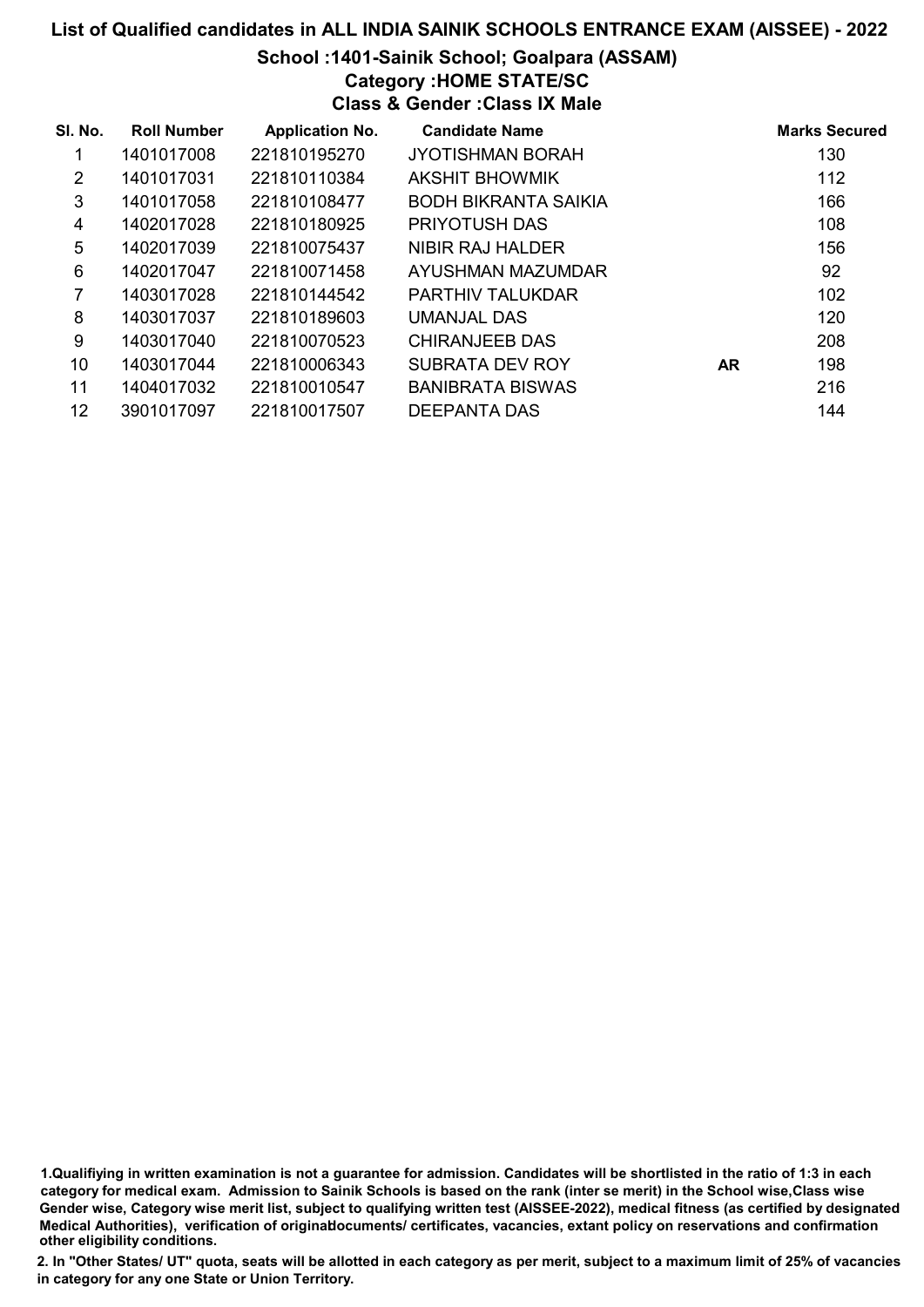#### School :1401-Sainik School; Goalpara (ASSAM)

Category :HOME STATE/ST

Class & Gender :Class IX Male

| SI. No. | <b>Roll Number</b> | <b>Application No.</b> | <b>Candidate Name</b>    |           | <b>Marks Secured</b> |
|---------|--------------------|------------------------|--------------------------|-----------|----------------------|
| 13      | 1302017022         | 221810195607           | <b>TRIJIT BORI</b>       |           | 112                  |
| 14      | 1401017012         | 221810170491           | PARTHO PROTIM SONOWAL    |           | 174                  |
| 15      | 1401017013         | 221810020691           | <b>ABHINASH MILI</b>     |           | 102                  |
| 16      | 1401017021         | 221810119613           | <b>ROSHAN BORO</b>       |           | 160                  |
| 17      | 1401017025         | 221810092153           | ABRAHAM KISHOR DOLEY     |           | 190                  |
| 18      | 1401017047         | 221810007386           | <b>BIKRAM BASUMATARY</b> |           | 134                  |
| 19      | 1401017053         | 221810169447           | <b>RUPJIT DOLEY</b>      |           | 100                  |
| 20      | 1401017071         | 221810088479           | <b>RAHUL TAYENG</b>      |           | 188                  |
| 21      | 1401017073         | 221810155789           | <b>VIKASH DEORI</b>      |           | 90                   |
| 22      | 1402017005         | 221810142570           | <b>HIMU RABHA</b>        |           | 190                  |
| 23      | 1402017007         | 221810107301           | NIBEDITA BRAHMA          |           | 140                  |
| 24      | 1402017019         | 221810025793           | AMAN BASUMATARY          |           | 106                  |
| 25      | 1402017023         | 221810001634           | <b>RINGPUNG DAIMARY</b>  | <b>AR</b> | 150                  |
| 26      | 1402017025         | 221810016344           | NIJWM BASUMATARY         | <b>AR</b> | 156                  |
| 27      | 1402017034         | 221810013756           | DAOGASAR NARGARY         |           | 108                  |
| 28      | 1402017041         | 221810016257           | KUNAL BASUMATARY         |           | 108                  |
| 29      | 1402017052         | 221810013449           | SIMAN MUSHAHARY          |           | 116                  |
| 30      | 1403017012         | 221810124501           | <b>SANJIB BORO</b>       | <b>AR</b> | 150                  |
| 31      | 1403017032         | 221810002952           | <b>EARICK DARPHANG</b>   |           | 112                  |
| 32      | 1403017046         | 221810074663           | HARSHABARDHAN KACHARI    |           | 200                  |
| 33      | 1403017085         | 221810165747           | <b>GASTOM RABHA</b>      |           | 170                  |
| 34      | 1403017088         | 221810047677           | PRANJAL BORO             | <b>AR</b> | 210                  |
| 35      | 1404017019         | 221810154314           | <b>MANDEEP BORO</b>      |           | 176                  |
| 36      | 1404017021         | 221810011174           | <b>GANESH MECH</b>       |           | 166                  |
| 37      | 1404017029         | 221810087886           | <b>ALEX MILI</b>         | <b>AR</b> | 122                  |
| 38      | 3002017081         | 221810182971           | <b>MRIDUPABAN SAIKIA</b> |           | 168                  |

1.Qualifiying in written examination is not a guarantee for admission. Candidates will be shortlisted in the ratio of 1:3 in each category for medical exam. Admission to Sainik Schools is based on the rank (inter se merit) in the School wise,Class wise Gender wise, Category wise merit list, subject to qualifying written test (AISSEE-2022), medical fitness (as certified by designated Medical Authorities), verification of originablocuments/ certificates, vacancies, extant policy on reservations and confirmation other eligibility conditions.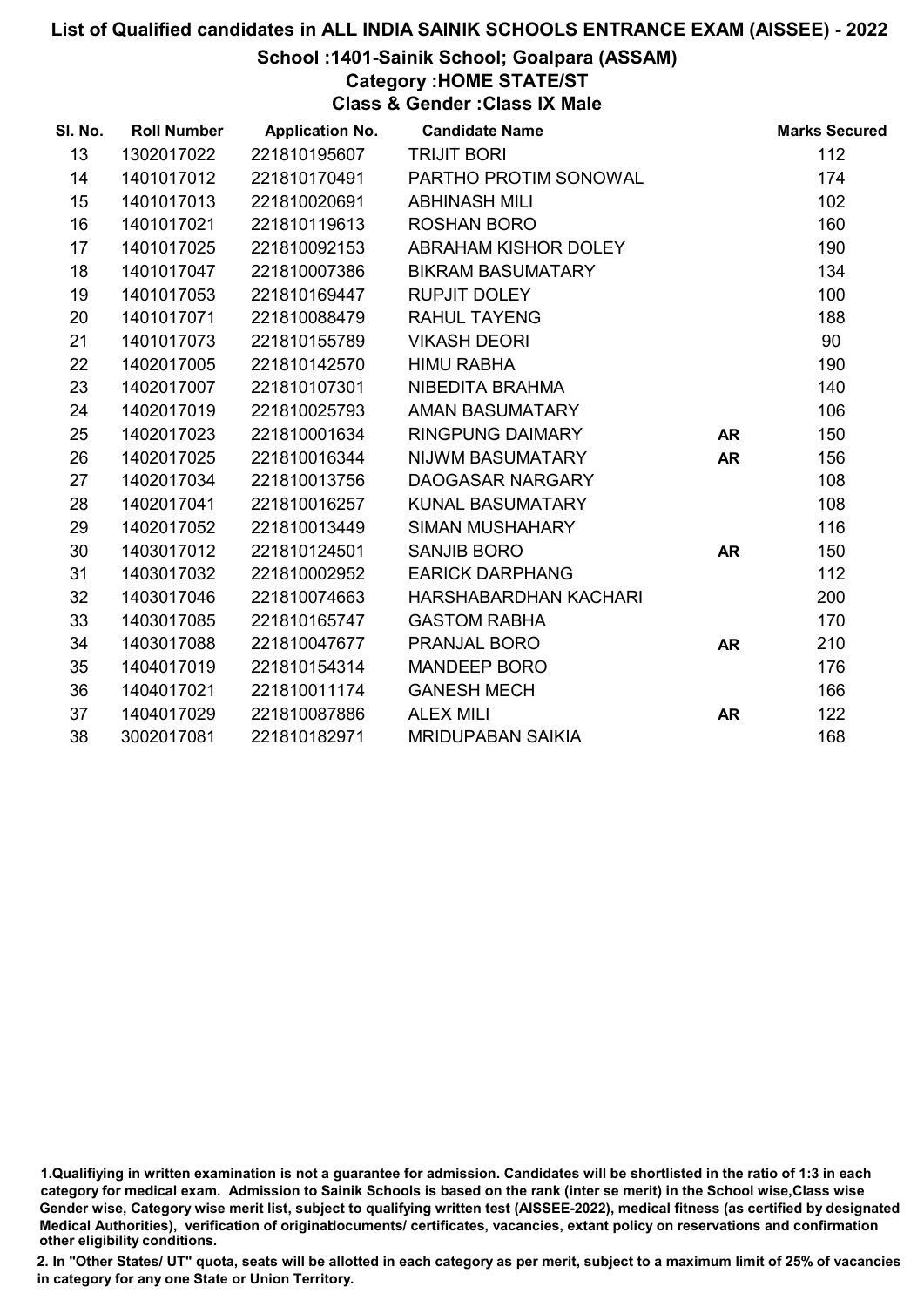# School :1401-Sainik School; Goalpara (ASSAM)

Category :HOME STATE/OBC

Class & Gender :Class IX Male

| SI. No. | <b>Roll Number</b> | <b>Application No.</b> | <b>Candidate Name</b>         |           | <b>Marks Secured</b> |
|---------|--------------------|------------------------|-------------------------------|-----------|----------------------|
| 39      | 1401017005         | 221810005650           | <b>TONMOY JYOTI BORA</b>      |           | 240                  |
| 40      | 1401017018         | 221810062182           | SUBHAJYOTI CH ROY             |           | 182                  |
| 41      | 1401017033         | 221810096535           | <b>HRISHIKESH CHUTIA</b>      |           | 172                  |
| 42      | 1401017039         | 221810194206           | SIDDHANT PRADHAN              |           | 178                  |
| 43      | 1401017063         | 221810163768           | <b>JUMON GOGOI</b>            |           | 168                  |
| 44      | 1402017033         | 221810002256           | <b>BIVOR GHOSE</b>            |           | 230                  |
| 45      | 1402017038         | 221810185427           | <b>HIRAKJYOTI RAY</b>         |           | 212                  |
| 46      | 1402017045         | 221810021518           | PRIYAM KASHYAP MEDHI          |           | 182                  |
| 47      | 1403017001         | 221810051120           | <b>HARSHIT RAJPUT</b>         |           | 186                  |
| 48      | 1403017029         | 221810103842           | N. MEELAN SINGHA              |           | 190                  |
| 49      | 1403017059         | 221810121825           | AKASH KUMAR SINHA             |           | 240                  |
| 50      | 1403017075         | 221810109456           | <b>SENTHIL THANGJAM</b>       |           | 204                  |
| 51      | 1403017086         | 221810001667           | <b>ABHIJIT DEKA</b>           |           | 174                  |
| 52      | 1404017011         | 221810107412           | DEVANSHU KHADKA               |           | 188                  |
| 53      | 1404017017         | 221810106173           | <b>RITIK BURATHOKI</b>        |           | 202                  |
| 54      | 1404017022         | 221810030805           | <b>PRANAB GURUNG</b>          | <b>AR</b> | 198                  |
| 55      | 1404017026         | 221810120585           | <b>CHAITANYA KIRTI THAKUR</b> |           | 272                  |
| 56      | 1404017040         | 221810102578           | <b>TANJEEING TAMANG</b>       |           | 176                  |
| 57      | 3907017037         | 221810038443           | <b>M MALEM SANA MEETEI</b>    |           | 222                  |
| 58      | 4502017049         | 221810020750           | RAHUL BORAH                   |           | 208                  |

1.Qualifiying in written examination is not a guarantee for admission. Candidates will be shortlisted in the ratio of 1:3 in each category for medical exam. Admission to Sainik Schools is based on the rank (inter se merit) in the School wise,Class wise Gender wise, Category wise merit list, subject to qualifying written test (AISSEE-2022), medical fitness (as certified by designated Medical Authorities), verification of originablocuments/ certificates, vacancies, extant policy on reservations and confirmation other eligibility conditions.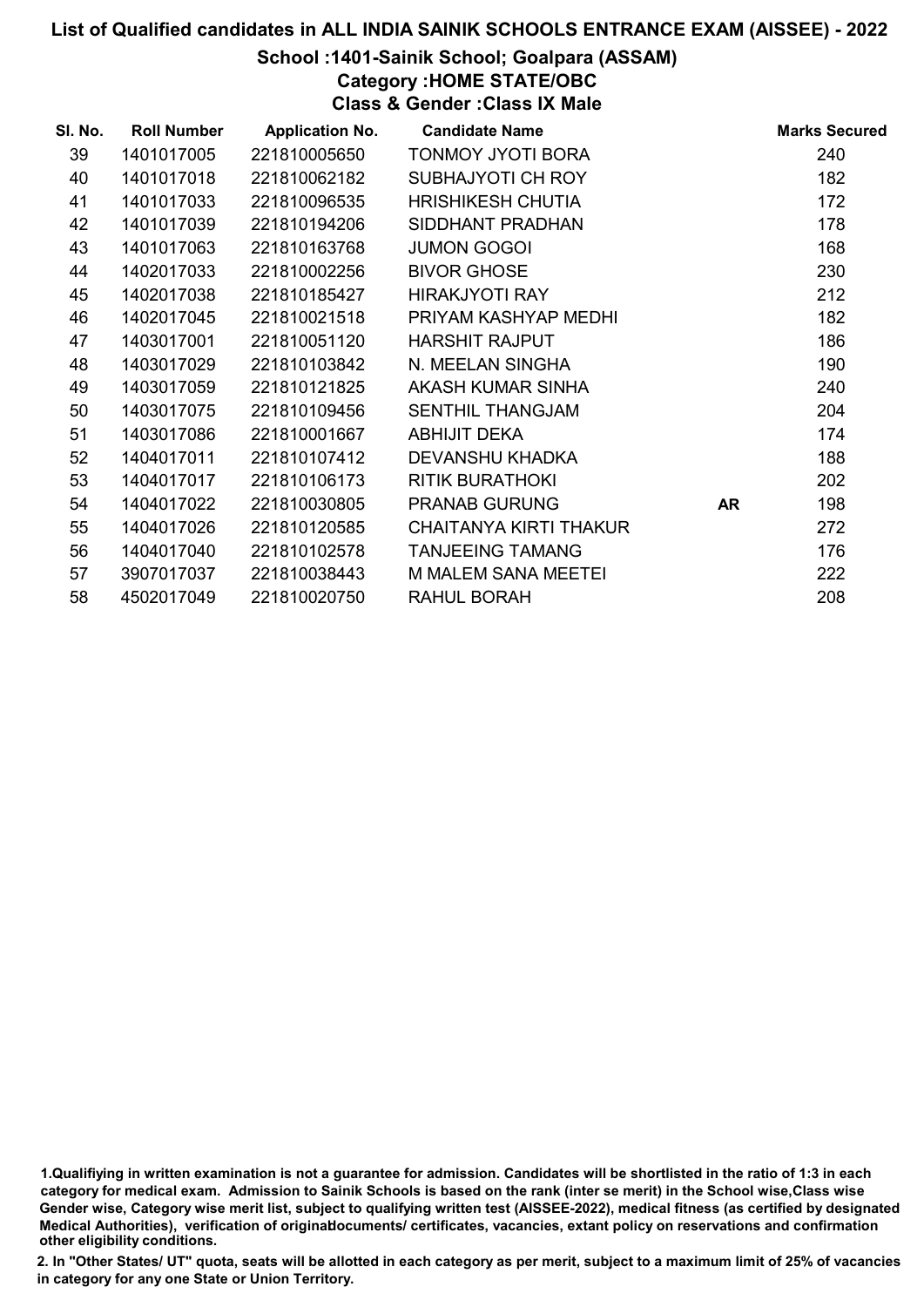# School :1401-Sainik School; Goalpara (ASSAM)

# Category :HOME STATE/DEF

Class & Gender :Class IX Male

| SI. No. | <b>Roll Number</b> | <b>Application No.</b> | <b>Candidate Name</b>       | <b>Marks Secured</b> |
|---------|--------------------|------------------------|-----------------------------|----------------------|
| 59      | 1401017067         | 221810017629           | <b>HIMANSHU SHARMA</b>      | 172                  |
| 60      | 1403017004         | 221810069030           | MD RAFIUL KHAN              | 194                  |
| 61      | 1403017055         | 221810005215           | <b>ANKIT CHETRI</b>         | 190                  |
| 62      | 1403017081         | 221810195507           | S NIRANAY SINGHA            | 174                  |
| 63      | 1404017023         | 221810055805           | <b>BHARGAV JYOTI SAIKIA</b> | 222                  |
| 64      | 4410017333         | 221810002685           | <b>CHIRANJIV NEWAR</b>      | 174                  |
| 65      | 4604017065         | 221810013095           | <b>SWASTIK SINHA</b>        | 190                  |

<sup>1.</sup>Qualifiying in written examination is not a guarantee for admission. Candidates will be shortlisted in the ratio of 1:3 in each category for medical exam. Admission to Sainik Schools is based on the rank (inter se merit) in the School wise,Class wise Gender wise, Category wise merit list, subject to qualifying written test (AISSEE-2022), medical fitness (as certified by designated Medical Authorities), verification of originablocuments/ certificates, vacancies, extant policy on reservations and confirmation other eligibility conditions.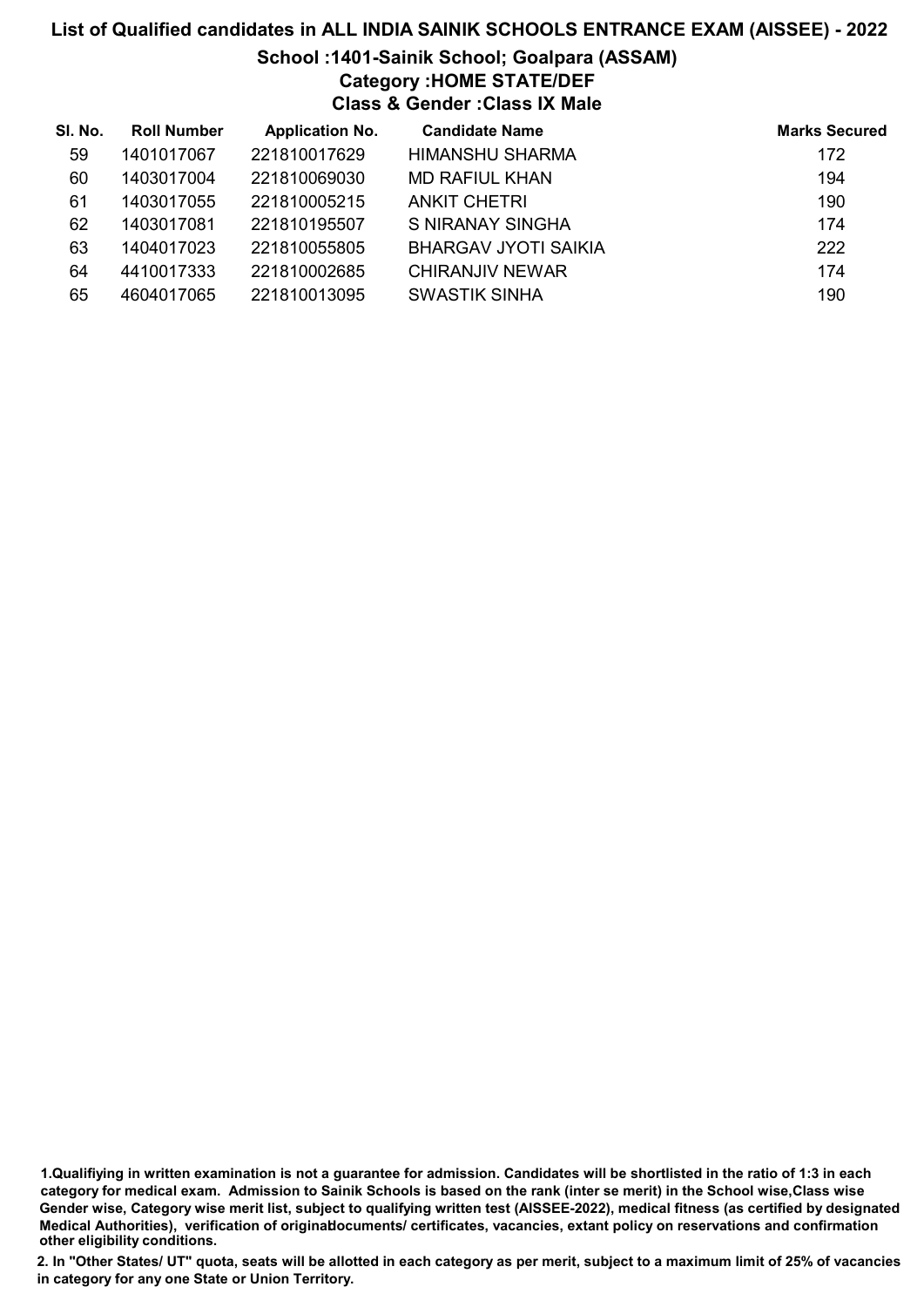# School :1401-Sainik School; Goalpara (ASSAM)

Category :HOME STATE/GEN

Class & Gender :Class IX Male

| SI. No. | <b>Roll Number</b> | <b>Application No.</b> | <b>Candidate Name</b>       | <b>Marks Secured</b> |
|---------|--------------------|------------------------|-----------------------------|----------------------|
| 66      | 1301017010         | 221810133511           | <b>RENAV PRADHAN</b>        | 204                  |
| 67      | 1401017009         | 221810000621           | SRI PRIYANSHU PRITAM KALITA | 224                  |
| 68      | 1401017014         | 221810132302           | <b>RAVI SHANKAR THAKUR</b>  | 200                  |
| 69      | 1401017049         | 221810147817           | NAWAB AZRAF ALI             | 172                  |
| 70      | 1401017070         | 221810068379           | ADITYA UDDAY SAIKIA         | 250                  |
| 71      | 1402017001         | 221810092200           | <b>RUBUL ISLAM</b>          | 164                  |
| 72      | 1402017002         | 221810134340           | <b>ARFAN AZAM</b>           | 214                  |
| 73      | 1402017021         | 221810007724           | <b>SOHAN DAS</b>            | 204                  |
| 74      | 1402017037         | 221810132417           | PRIYANUJ DAS                | 212                  |
| 75      | 1402017055         | 221810134699           | <b>RUBEL SIKDAR</b>         | 162                  |
| 76      | 1403017003         | 221810095920           | <b>RIHAN AHMED</b>          | 170                  |
| 77      | 1403017010         | 221810056170           | <b>BIPROJIT SINHA</b>       | 202                  |
| 78      | 1403017036         | 221810127503           | <b>ROHAN KUMAR</b>          | 216                  |
| 79      | 1403017041         | 221810016723           | <b>SAID RAJA MAZUMDER</b>   | 184                  |
| 80      | 1403017053         | 221810120054           | KOPILESH DEBNATH            | 212                  |
| 81      | 1403017066         | 221810085585           | <b>RITUPARNA DAS</b>        | 166                  |
| 82      | 1403017067         | 221810194495           | <b>JYOTISHKA SHANKAR</b>    | 196                  |
| 83      | 1403017074         | 221810177546           | <b>NILIM SAGAR</b>          | 198                  |
| 84      | 1403017082         | 221810116427           | <b>HRISHAV KASHYAP</b>      | 210                  |
| 85      | 1403017090         | 221810070887           | <b>BORNIL DEKA</b>          | 186                  |
| 86      | 1403017103         | 221810019079           | <b>SHREYASH BURAGOHAIN</b>  | 188                  |
| 87      | 1403017104         | 221810098489           | <b>ABHINAV PRASAD</b>       | 216                  |
| 88      | 1403017107         | 221810175099           | <b>ANMOL DUBEY</b>          | 198                  |
| 89      | 1404017025         | 221810082765           | ADITYA GAUTAM PANERY        | 162                  |

<sup>1.</sup>Qualifiying in written examination is not a guarantee for admission. Candidates will be shortlisted in the ratio of 1:3 in each category for medical exam. Admission to Sainik Schools is based on the rank (inter se merit) in the School wise,Class wise Gender wise, Category wise merit list, subject to qualifying written test (AISSEE-2022), medical fitness (as certified by designated Medical Authorities), verification of originablocuments/ certificates, vacancies, extant policy on reservations and confirmation other eligibility conditions.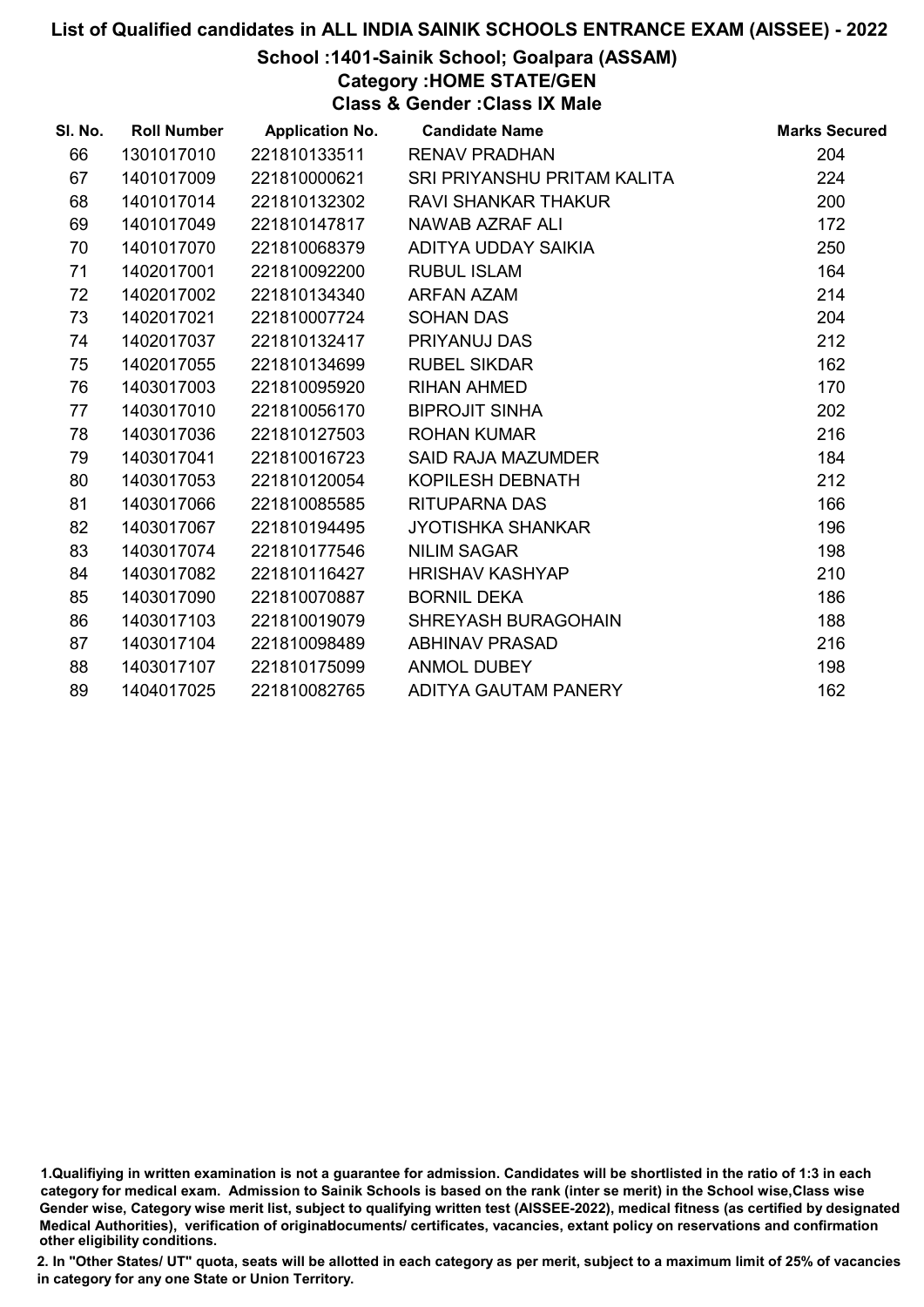# School :1401-Sainik School; Goalpara (ASSAM)

Category :OTHER STATE/SC

Class & Gender :Class IX Male

| SI. No. | <b>Roll Number</b> | <b>Application No.</b> | <b>Candidate Name</b>     |     | <b>Marks Secured</b> |
|---------|--------------------|------------------------|---------------------------|-----|----------------------|
| 90      | 1403017054         | 221810079274           | <b>MOHIT KUMAR RAM</b>    | AR. | 152                  |
| 91      | 1511017497         | 221810050787           | <b>GAURAV KUMAR</b>       |     | 192                  |
| 92      | 2304017467         | 221810112215           | <b>ANKIT KUMAR</b>        |     | 190                  |
| 93      | 3108017066         | 221810168198           | KAMBLE RACHIT CHANDRAKANT |     | 134                  |
| 94      | 3201017014         | 221810028513           | CHINGLEMBA N.             |     | 120                  |
| 95      | 3606017023         | 221810004987           | ROSHAN DESHMAJHI          |     | 166                  |
| 96      | 3901017064         | 221810106144           | RADHA KRISHAN GOPAL       |     | 158                  |
| 97      | 4301017020         | 221810114457           | <b>BIPASH DAS</b>         |     | 254                  |
| 98      | 4602017106         | 221810072175           | <b>NITESH RANJAN</b>      |     | 96                   |
| 99      | 4602017131         | 221810044896           | SATYAM KUMAR              |     | 134                  |
| 100     | 4604017035         | 221810053792           | <b>DEEPTANSHU SINHA</b>   |     | 178                  |

1.Qualifiying in written examination is not a guarantee for admission. Candidates will be shortlisted in the ratio of 1:3 in each category for medical exam. Admission to Sainik Schools is based on the rank (inter se merit) in the School wise,Class wise Gender wise, Category wise merit list, subject to qualifying written test (AISSEE-2022), medical fitness (as certified by designated Medical Authorities), verification of originablocuments/ certificates, vacancies, extant policy on reservations and confirmation other eligibility conditions.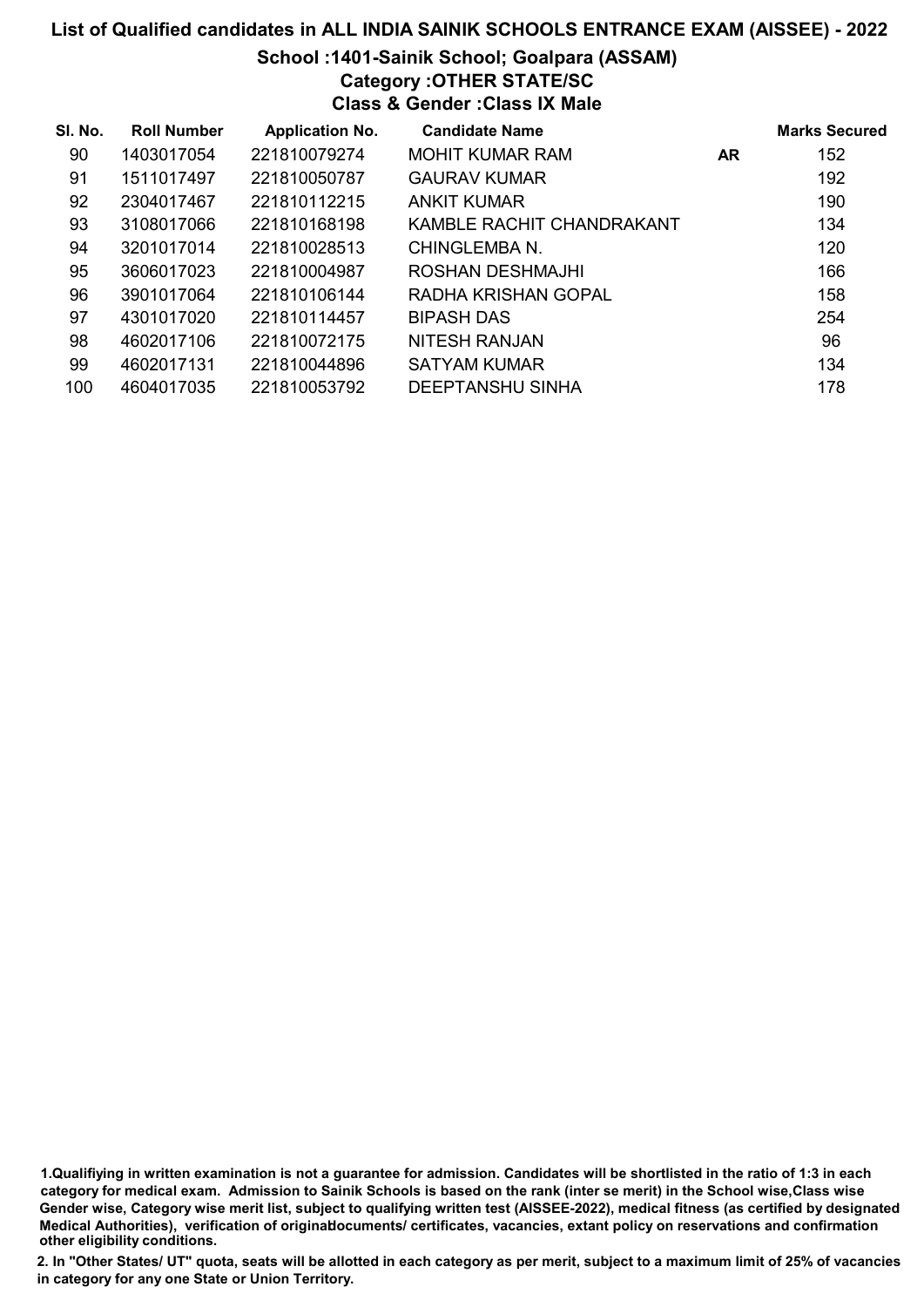# School :1401-Sainik School; Goalpara (ASSAM)

Category :OTHER STATE/OBC

Class & Gender :Class IX Male

| SI. No. | <b>Roll Number</b> | <b>Application No.</b> | <b>Candidate Name</b> | <b>Marks Secured</b> |
|---------|--------------------|------------------------|-----------------------|----------------------|
| 101     | 1301017050         | 221810034627           | IRFAN ALI             | 284                  |
| 102     | 1402017006         | 221810153290           | <b>MANISH CHARAN</b>  | 240                  |
| 103     | 1403017091         | 221810116118           | JOSHUA JESUDASAN      | 190                  |
| 104     | 1501017117         | 221810003086           | <b>AYUSH KUMAR</b>    | 160                  |
| 105     | 1503017058         | 221810078863           | NIKHIL KUMAR          | 290                  |
| 106     | 3901017119         | 221810060197           | <b>ANKUSH</b>         | 250                  |
| 107     | 3901017137         | 221810059378           | SANDEEP LATIYAL       | 174                  |
| 108     | 3905017004         | 221810044500           | <b>SHIV KUMAR</b>     | 168                  |
| 109     | 4405017083         | 221810052507           | ABHISEKH YADAV        | 204                  |
| 110     | 4406017053         | 221810164111           | <b>GAURAV</b>         | 172                  |
| 111     | 4411017096         | 221810196535           | <b>ARYAN RAJPUT</b>   | 280                  |
| 112     | 4411017156         | 221810111248           | <b>VISHAL PAL</b>     | 176                  |
| 113     | 4412017380         | 221810168379           | <b>VISHAL PATEL</b>   | 180                  |
| 114     | 4604017022         | 221810111051           | SOURAV PRASAD GUPTA   | 192                  |
| 115     | 4604017117         | 221810148899           | <b>SHUBHAM DUTTA</b>  | 238                  |

1.Qualifiying in written examination is not a guarantee for admission. Candidates will be shortlisted in the ratio of 1:3 in each category for medical exam. Admission to Sainik Schools is based on the rank (inter se merit) in the School wise,Class wise Gender wise, Category wise merit list, subject to qualifying written test (AISSEE-2022), medical fitness (as certified by designated Medical Authorities), verification of originablocuments/ certificates, vacancies, extant policy on reservations and confirmation other eligibility conditions.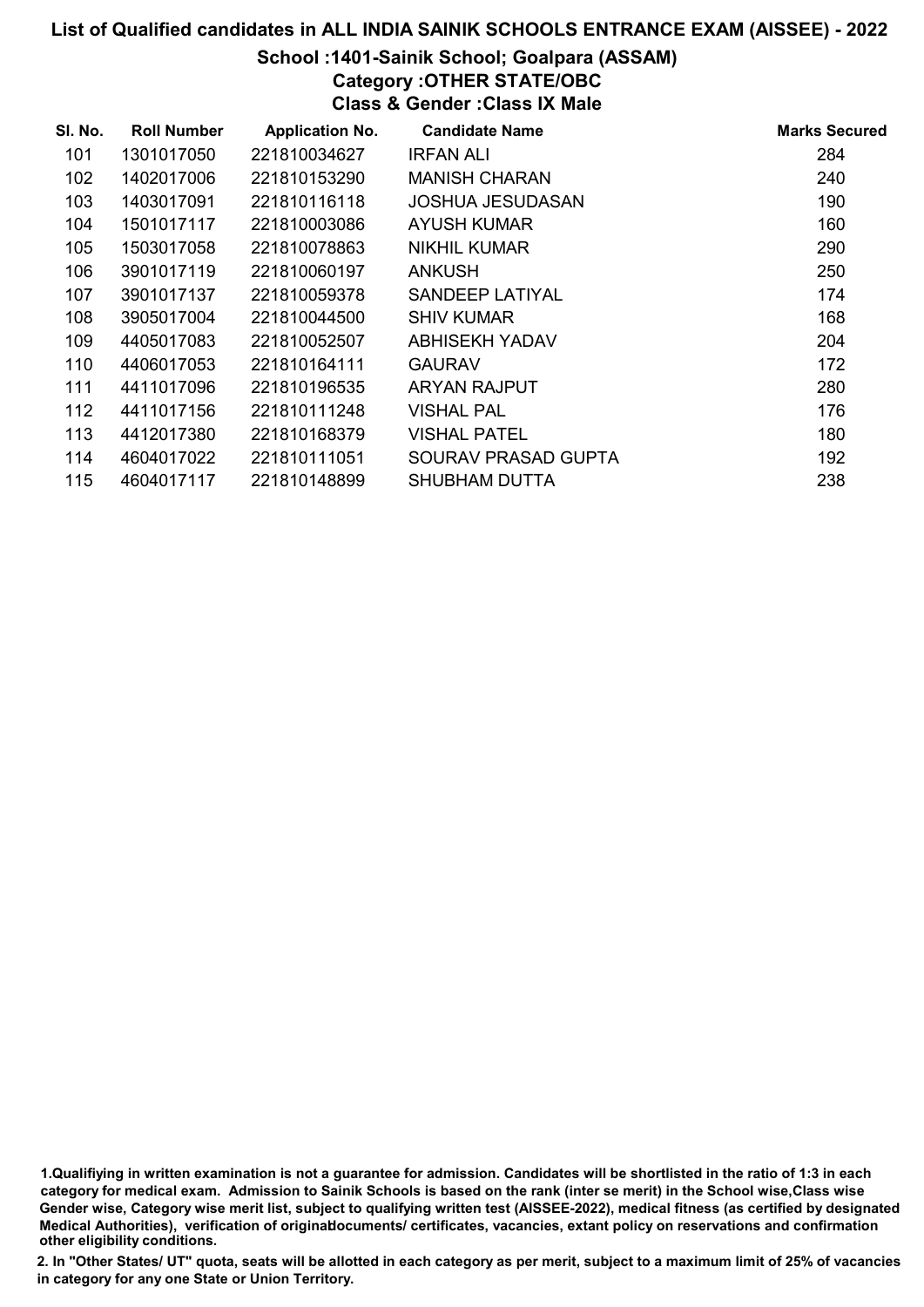# School :1401-Sainik School; Goalpara (ASSAM)

Category :OTHER STATE/DEF

Class & Gender :Class IX Male

| SI. No. | <b>Roll Number</b> | <b>Application No.</b> | <b>Candidate Name</b>          |           | <b>Marks Secured</b> |
|---------|--------------------|------------------------|--------------------------------|-----------|----------------------|
| 116     | 1301017066         | 221810005887           | <b>LOBSANG NORBU</b>           |           | 174                  |
| 117     | 1502017009         | 221810179280           | <b>SURYANSH SHARMA</b>         |           | 198                  |
| 118     | 1505017060         | 221810019212           | <b>RAJA BABU</b>               |           | 236                  |
| 119     | 1507017055         | 221810004044           | <b>ADITYA RAJ</b>              |           | 172                  |
| 120     | 1511017273         | 221810010234           | PRIYANSHU CHOUBEY              |           | 258                  |
| 121     | 1511017546         | 221810026358           | <b>SHIVAM KESHRI</b>           |           | 230                  |
| 122     | 2001017452         | 221810036062           | ADITYA BALIYAN                 |           | 262                  |
| 123     | 2303017113         | 221810123021           | <b>ROHIT</b>                   |           | 164                  |
| 124     | 2303017415         | 221810123804           | <b>DEEPANSHU LUHACH</b>        |           | 188                  |
| 125     | 3301017011         | 221810068736           | SENJAM GYANENDRA SINGH         |           | 176                  |
| 126     | 3801017018         | 221810193290           | <b>CHANAMBAM KHROOZ MEITEI</b> |           | 196                  |
| 127     | 3901017115         | 221810122187           | <b>RISHU SINGH</b>             |           | 184                  |
| 128     | 3901017131         | 221810135538           | <b>BISHWARUP SINHA</b>         |           | 186                  |
| 129     | 3904017341         | 221810123625           | <b>AMAN KUMAR</b>              |           | 212                  |
| 130     | 3904017367         | 221810095965           | <b>SAURAV CHANDILA</b>         |           | 172                  |
| 131     | 3905017053         | 221810028521           | <b>DEV CHAUHAN</b>             |           | 230                  |
| 132     | 3905017106         | 221810110912           | <b>ADITYA KUMAR</b>            |           | 204                  |
| 133     | 3905017117         | 221810081452           | <b>DEVANSH PANDEY</b>          |           | 306                  |
| 134     | 3905017224         | 221810043724           | <b>HAPPY</b>                   |           | 198                  |
| 135     | 3905017414         | 221810055908           | <b>ADARSH KUMAR</b>            |           | 164                  |
| 136     | 3905017474         | 221810053609           | <b>VISHAL KUMAR PRAJAPATI</b>  |           | 244                  |
| 137     | 4301017023         | 221810016719           | <b>RESHAB SAHA</b>             | <b>AR</b> | 198                  |
| 138     | 4412017135         | 221810038953           | <b>SUYASH SINGH</b>            |           | 224                  |
| 139     | 4412017270         | 221810090807           | AMIT KUMAR YADAV               |           | 184                  |
| 140     | 4507017372         | 221810051579           | <b>PRATIK KUMAR</b>            |           | 160                  |
| 141     | 4602017094         | 221810071605           | <b>BOMGE NYODU</b>             |           | 182                  |

<sup>1.</sup>Qualifiying in written examination is not a guarantee for admission. Candidates will be shortlisted in the ratio of 1:3 in each category for medical exam. Admission to Sainik Schools is based on the rank (inter se merit) in the School wise,Class wise Gender wise, Category wise merit list, subject to qualifying written test (AISSEE-2022), medical fitness (as certified by designated Medical Authorities), verification of originablocuments/ certificates, vacancies, extant policy on reservations and confirmation other eligibility conditions.